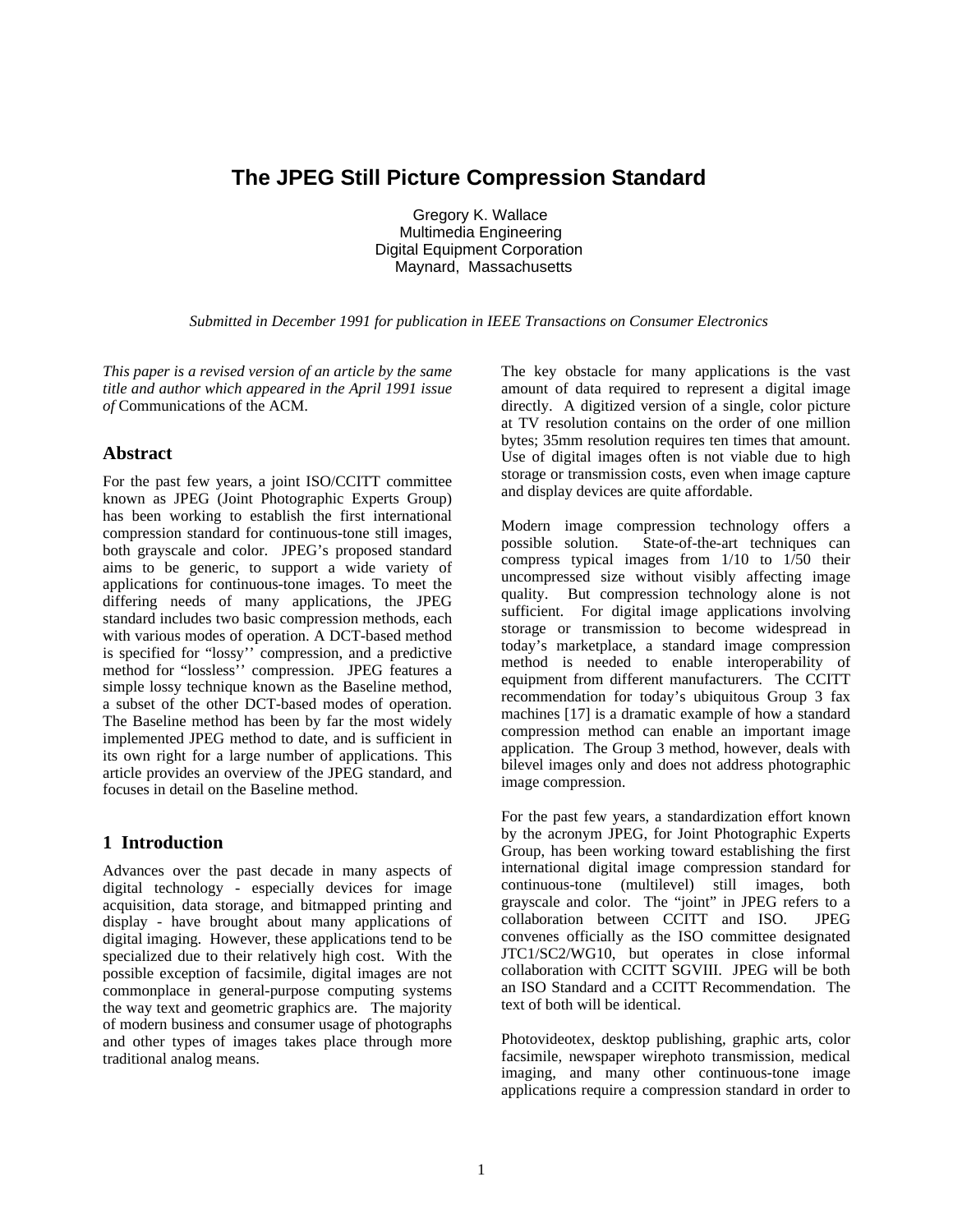develop significantly beyond their present state. JPEG has undertaken the ambitious task of developing a general-purpose compression standard to meet the needs of almost all continuous-tone still-image applications.

If this goal proves attainable, not only will individual applications flourish, but exchange of images across application boundaries will be facilitated. This latter feature will become increasingly important as more image applications are implemented on general-purpose computing systems, which are themselves becoming increasingly interoperable and internetworked. For applications which require specialized VLSI to meet their compression and decompression speed requirements, a common method will provide economies of scale not possible within a single application.

This article gives an overview of JPEG's proposed image-compression standard. Readers without prior knowledge of JPEG or compression based on the Discrete Cosine Transform (DCT) are encouraged to study first the detailed description of the Baseline sequential codec, which is the basis for all of the DCT-based decoders. While this article provides many details, many more are necessarily omitted. The reader should refer to the ISO draft standard [2] before attempting implementation.

Some of the earliest industry attention to the JPEG proposal has been focused on the Baseline sequential codec as a motion image compression method - of the ''intraframe'' class, where each frame is encoded as a separate image. This class of motion image coding, while providing less compression than "interframe" methods like MPEG, has greater flexibility for video editing. While this paper focuses only on JPEG as a still picture standard (as ISO intended), it is interesting to note that JPEG is likely to become a ''de facto'' intraframe motion standard as well.

## **2 Background: Requirements and Selection Process**

JPEG's goal has been to develop a method for continuous-tone image compression which meets the following requirements:

1) be at or near the state of the art with regard to compression rate and accompanying image fidelity, over a wide range of image quality ratings, and especially in the range where visual fidelity to the original is characterized as "very good" to "excellent"; also, the encoder should be parameterizable, so that the application (or user) can set the desired compression/quality tradeoff;

- 2) be applicable to practically any kind of continuous-tone digital source image (i.e. for most practical purposes not be restricted to images of certain dimensions, color spaces, pixel aspect ratios, etc.) and not be limited to classes of imagery with restrictions on scene content, such as complexity, range of colors, or statistical properties;
- 3) have tractable computational complexity, to make feasible software implementations with viable performance on a range of CPU's, as well as hardware implementations with viable cost for applications requiring high performance;
- 4) have the following modes of operation:
	- Sequential encoding: each image component is encoded in a single left-to-right, top-to-bottom scan;
	- Progressive encoding: the image is encoded in multiple scans for applications in which transmission time is long, and the viewer prefers to watch the image build up in multiple coarse-to-clear passes;
	- Lossless encoding: the image is encoded to guarantee exact recovery of every source image sample value (even though the result is low compression compared to the lossy modes);
	- Hierarchical encoding: the image is encoded at multiple resolutions so that lower-resolution versions may be accessed without first having to decompress the image at its full resolution.

In June 1987, JPEG conducted a selection process based on a blind assessment of subjective picture quality, and narrowed 12 proposed methods to three. Three informal working groups formed to refine them, and in January 1988, a second, more rigorous selection process [19] revealed that the "ADCT" proposal [11], based on the 8x8 DCT, had produced the best picture quality.

At the time of its selection, the DCT-based method was only partially defined for some of the modes of operation. From 1988 through 1990, JPEG undertook the sizable task of defining, documenting, simulating, testing, validating, and simply agreeing on the plethora of details necessary for genuine interoperability and universality. Further history of the JPEG effort is contained in [6, 7, 9, 18].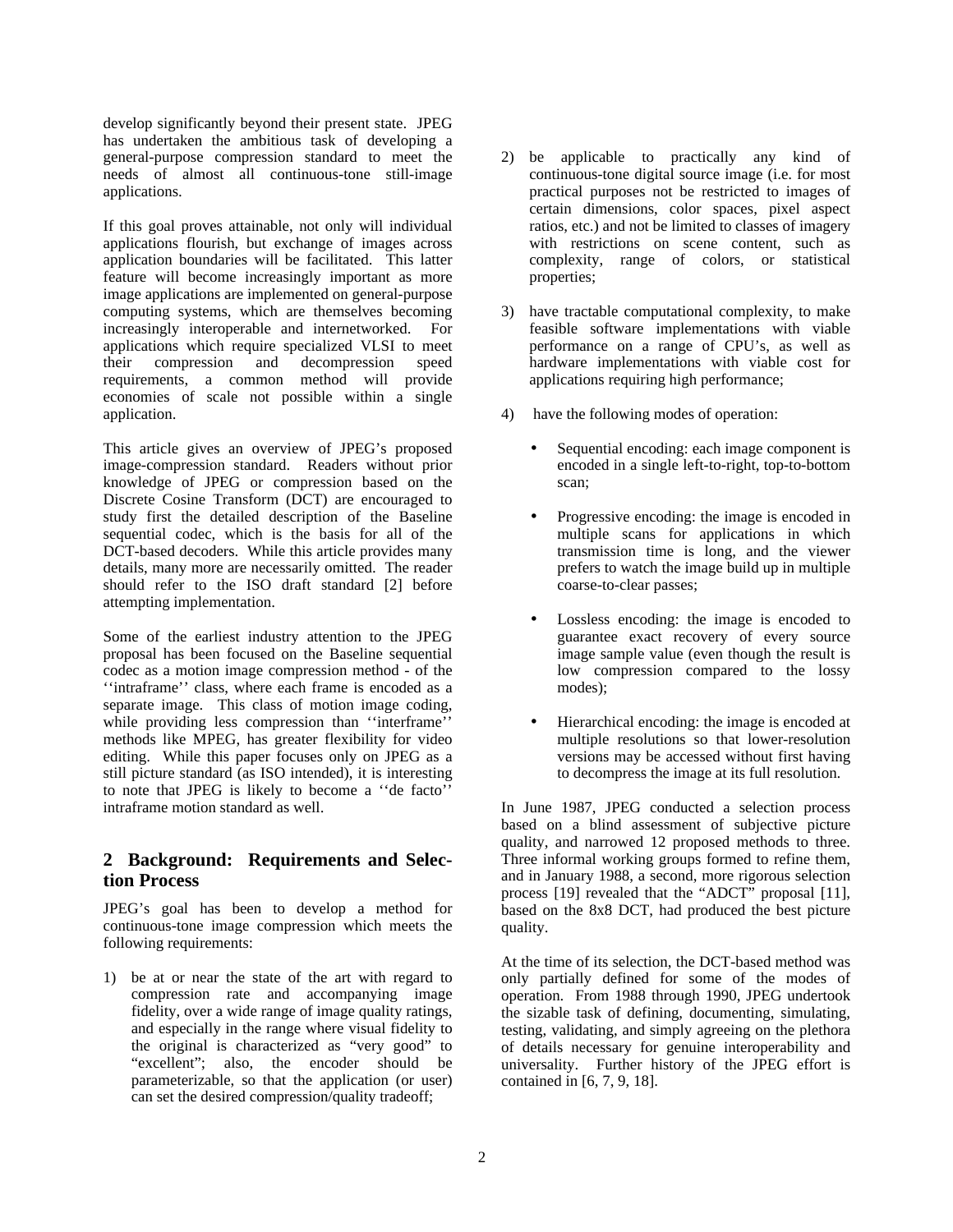### **3 Architecture of the Proposed Standard**

The proposed standard contains the four "modes of operation" identified previously. For each mode, one or more distinct codecs are specified. Codecs within a mode differ according to the precision of source image samples they can handle or the entropy coding method they use. Although the word codec (encoder/decoder) is used frequently in this article, there is no requirement that implementations must include both an encoder and a decoder. Many applications will have systems or devices which require only one or the other.

The four modes of operation and their various codecs have resulted from JPEG's goal of being generic and from the diversity of image formats across applications. The multiple pieces can give the impression of undesirable complexity, but they should actually be regarded as a comprehensive "toolkit" which can span a wide range of continuous-tone image applications. It is unlikely that many implementations will utilize every tool -- indeed, most of the early implementations now on the market (even before final ISO approval) have implemented only the Baseline sequential codec.

The Baseline sequential codec is inherently a rich and sophisticated compression method which will be sufficient for many applications. Getting this minimum JPEG capability implemented properly and interoperably will provide the industry with an important initial capability for exchange of images across vendors and applications.

### **4 Processing Steps for DCT-Based Coding**

Figures 1 and 2 show the key processing steps which are the heart of the DCT-based modes of operation. These figures illustrate the special case of single-component (grayscale) image compression. The reader can grasp the essentials of DCT-based compression by thinking of it as essentially compression of a stream of 8x8 blocks of grayscale image samples. Color image compression can then be approximately regarded as compression of multiple grayscale images, which are either compressed entirely one at a time, or are compressed by alternately interleaving 8x8 sample blocks from each in turn.

For DCT sequential-mode codecs, which include the Baseline sequential codec, the simplified diagrams indicate how single-component compression works in a fairly complete way. Each 8x8 block is input, makes its way through each processing step, and yields output in compressed form into the data stream. For DCT progressive-mode codecs, an image buffer exists prior to the entropy coding step, so that an image can be stored and then parceled out in multiple scans with successively improving quality. For the hierarchical mode

of operation, the steps shown are used as building blocks within a larger framework.

#### **4.1 8x8 FDCT and IDCT**

At the input to the encoder, source image samples are grouped into 8x8 blocks, shifted from unsigned integers with range  $[0, 2^P - 1]$  to signed integers with range  $[-2^{P-1}, 2^{P-1}-1]$ , and input to the Forward DCT (FDCT). At the output from the decoder, the Inverse DCT (IDCT) outputs 8x8 sample blocks to form the reconstructed image. The following equations are the idealized mathematical definitions of the 8x8 FDCT and 8x8 IDCT:

$$
F(u, v) = \frac{1}{4} C(u)C(v) \left[ \sum_{x=0}^{7} \sum_{y=0}^{7} f(x, y) * Cos \frac{(2x+1)u\pi}{16} \cos \frac{(2x+1)v\pi}{16} \right]
$$
 (1)

$$
f(x,y) = \frac{1}{4} \left[ \sum_{u=0}^{7} \sum_{v=0}^{7} C(u)C(v)F(u,v) * \right]
$$

$$
cos \frac{(2x+1)u\pi}{16} cos \frac{(2x+1)v\pi}{16} \right]
$$
(2)

where:  $C(u)$ ,  $C(v) = 1/\sqrt{2}$  for  $u, v = 0$ ;

$$
C(u)
$$
,  $C(v) = 1$  otherwise.

The DCT is related to the Discrete Fourier Transform (DFT). Some simple intuition for DCT-based compression can be obtained by viewing the FDCT as a harmonic analyzer and the IDCT as a harmonic synthesizer. Each 8x8 block of source image samples is effectively a 64-point discrete signal which is a function of the two spatial dimensions *x* and *y*. The FDCT takes such a signal as its input and decomposes it into 64 orthogonal basis signals. Each contains one of the 64 unique two-dimensional (2D) "spatial frequencies'' which comprise the input signal's "spectrum." The ouput of the FDCT is the set of 64 basis-signal amplitudes or "DCT coefficients" whose values are uniquely determined by the particular 64-point input signal.

The DCT coefficient values can thus be regarded as the relative amount of the 2D spatial frequencies contained in the 64-point input signal. The coefficient with zero frequency in both dimensions is called the "DC coefficient" and the remaining 63 coefficients are called the "AC coefficients.'' Because sample values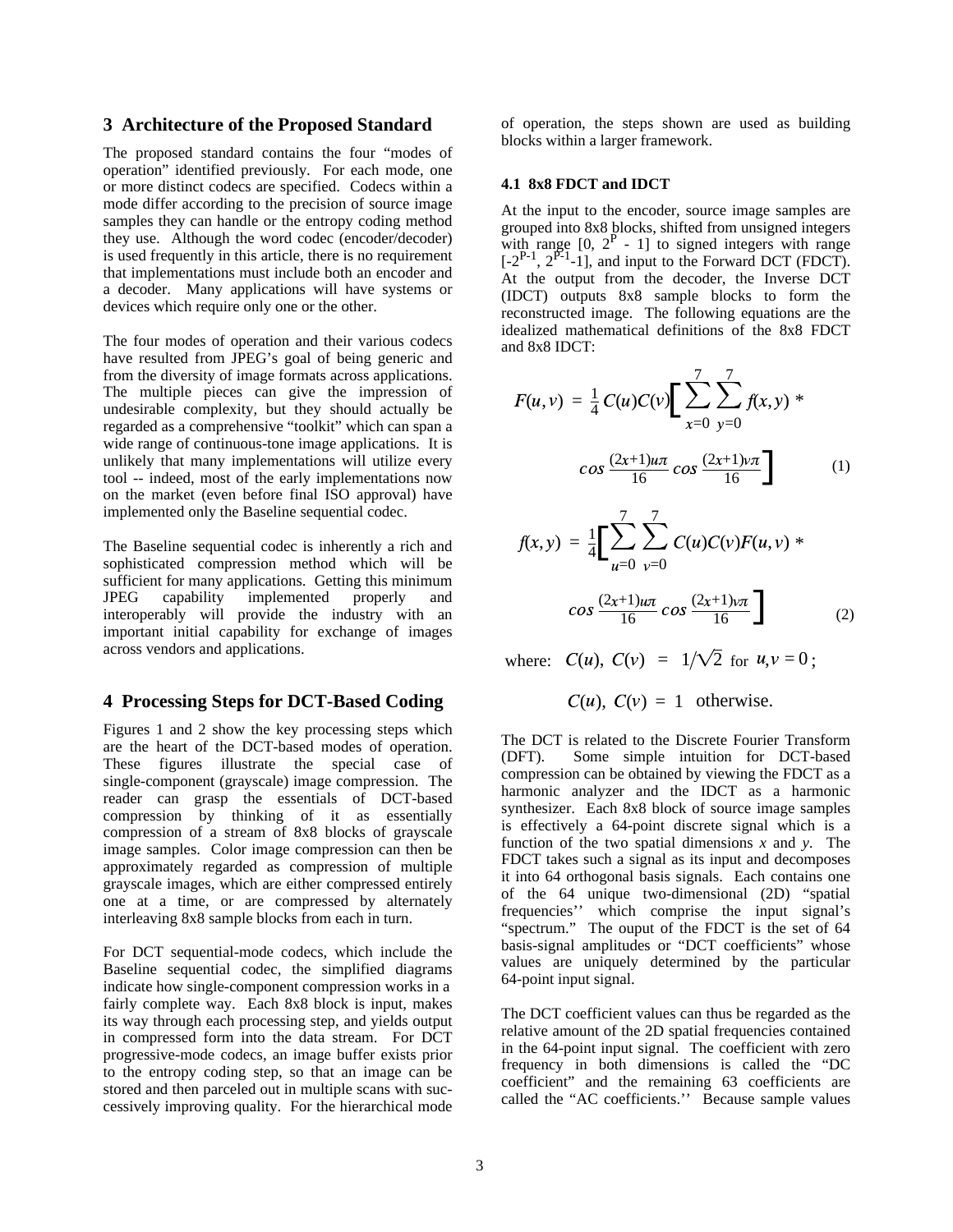

Figure 1. DCT-Based Encoder Processing Steps



Figure 2. DCT-Based Decoder Processing Steps

typically vary slowly from point to point across an image, the FDCT processing step lays the foundation for achieving data compression by concentrating most of the signal in the lower spatial frequencies. For a typical 8x8 sample block from a typical source image, most of the spatial frequencies have zero or near-zero amplitude and need not be encoded.

At the decoder the IDCT reverses this processing step. It takes the 64 DCT coefficients (which at that point have been quantized) and reconstructs a 64-point ouput image signal by summing the basis signals. Mathematically, the DCT is one-to-one mapping for 64-point vectors between the image and the frequency domains. If the FDCT and IDCT could be computed with perfect accuracy and if the DCT coefficients were not quantized as in the following description, the original 64-point signal could be exactly recovered. In principle, the DCT introduces no loss to the source image samples; it merely transforms them to a domain in which they can be more efficiently encoded.

Some properties of practical FDCT and IDCT implementations raise the issue of what precisely should be required by the JPEG standard. A fundamental property is that the FDCT and IDCT equations contain transcendental functions. equations contain transcendental functions. Consequently, no physical implementation can compute them with perfect accuracy. Because of the DCT's application importance and its relationship to the DFT, many different algorithms by which the

FDCT and IDCT may be approximately computed have<br>been devised [16]. Indeed, research in fast DCT Indeed, research in fast DCT algorithms is ongoing and no single algorithm is optimal for all implementations. What is optimal in software for a general-purpose CPU is unlikely to be optimal in firmware for a programmable DSP and is certain to be suboptimal for dedicated VLSI.

Even in light of the finite precision of the DCT inputs and outputs, independently designed implementations of the very same FDCT or IDCT algorithm which differ even minutely in the precision by which they represent cosine terms or intermediate results, or in the way they sum and round fractional values, will eventually produce slightly different outputs from identical inputs.

To preserve freedom for innovation and customization within implementations, JPEG has chosen to specify neither a unique FDCT algorithm or a unique IDCT algorithm in its proposed standard. This makes compliance somewhat more difficult to confirm, because two compliant encoders (or decoders) generally will not produce identical outputs given identical inputs. The JPEG standard will address this issue by specifying an accuracy test as part of its compliance tests for all DCT-based encoders and decoders; this is to ensure against crudely inaccurate cosine basis functions which would degrade image quality.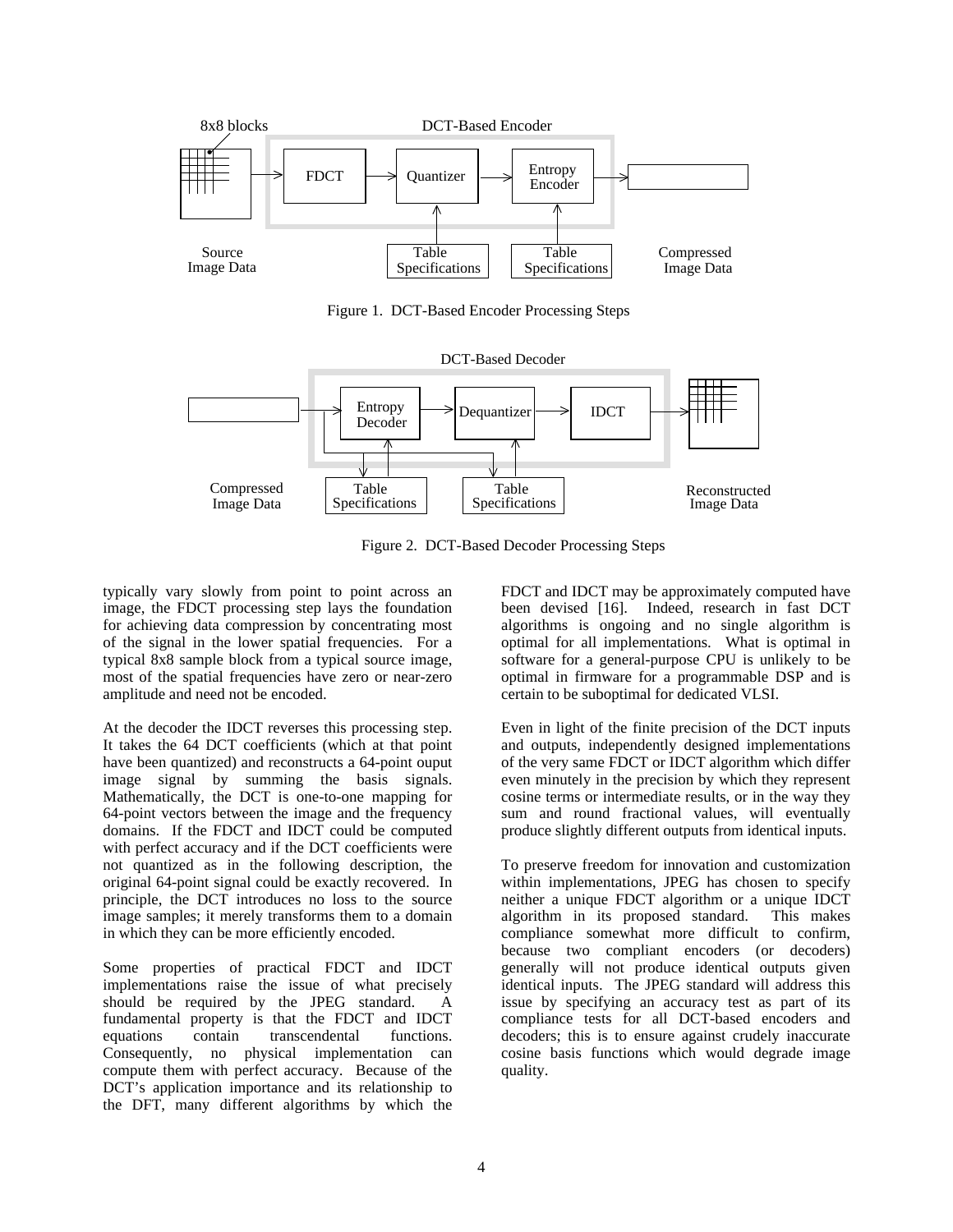For each DCT-based mode of operation, the JPEG proposal specifies separate codecs for images with 8-bit and 12-bit (per component) source image samples. The 12-bit codecs, needed to accommodate certain types of medical and other images, require greater computational resources to achieve the required FDCT or IDCT accuracy. Images with other sample precisions can usually be accommodated by either an 8-bit or 12-bit codec, but this must be done outside the JPEG standard. For example, it would be the responsibility of an application to decide how to fit or pad a 6-bit sample into the 8-bit encoder's input interface, how to unpack it at the decoder's output, and how to encode any necessary related information.

#### **4.2 Quantization**

After output from the FDCT, each of the 64 DCT coefficients is uniformly quantized in conjunction with a 64-element Quantization Table, which must be specified by the application (or user) as an input to the encoder. Each element can be any integer value from 1 to 255, which specifies the step size of the quantizer for its corresponding DCT coefficient. The purpose of quantization is to achieve further compression by representing DCT coefficients with no greater precision than is necessary to achieve the desired image quality. Stated another way, the goal of this processing step is to discard information which is not visually significant. Quantization is a many-to-one mapping, and therefore is fundamentally lossy. It is the principal source of lossiness in DCT-based encoders.

Quantization is defined as division of each DCT coefficient by its corresponding quantizer step size, followed by rounding to the nearest integer:

$$
F^{Q}(u,v) = Integer Round \left(\frac{F(u,v)}{Q(u,v)}\right) \quad (3)
$$

This output value is normalized by the quantizer step size. Dequantization is the inverse function, which in this case means simply that the normalization is removed by multiplying by the step size, which returns the result to a representation appropriate for input to the IDCT:

$$
F^{Q'}(u,v) = F^{Q}(u,v) * Q(u,v) \qquad (4)
$$

When the aim is to compress the image as much as possible without visible artifacts, each step size ideally should be chosen as the perceptual threshold or "just noticeable difference" for the visual contribution of its corresponding cosine basis function. These thresholds are also functions of the source image characteristics, display characteristics and viewing distance. For applications in which these variables can be reasonably well defined, psychovisual experiments can be performed to determine the best thresholds. The experiment described in [12] has led to a set of Quantization Tables for CCIR-601 [4] images and displays. These have been used experimentally by JPEG members and will appear in the ISO standard as a matter of information, but not as a requirement.

#### **4.3 DC Coding and Zig-Zag Sequence**

After quantization, the DC coefficient is treated separately from the 63 AC coefficients. The DC coefficient is a measure of the average value of the 64 image samples. Because there is usually strong correlation between the DC coefficients of adjacent 8x8 blocks, the quantized DC coefficient is encoded as the difference from the DC term of the previous block in the encoding order (defined in the following), as shown in Figure 3. This special treatment is worthwhile, as DC coefficients frequently contain a significant fraction of the total image energy.



Figure 3. Preparation of Quantized Coefficients for Entropy Coding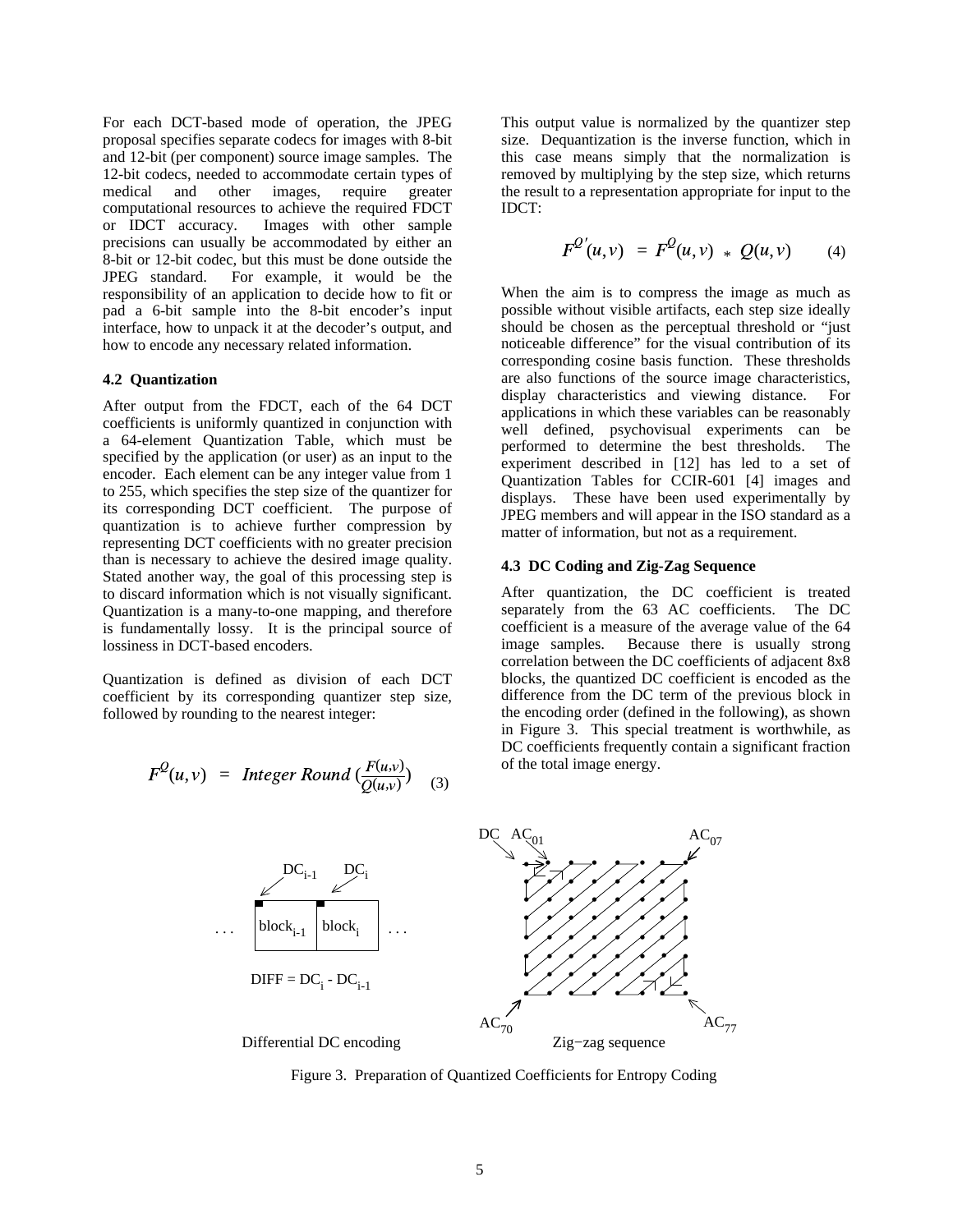Finally, all of the quantized coefficients are ordered into the "zig-zag" sequence, also shown in Figure 3. This ordering helps to facilitate entropy coding by placing low-frequency coefficients (which are more likely to be nonzero) before high-frequency coefficients.

### **4.4 Entropy Coding**

The final DCT-based encoder processing step is entropy coding. This step achieves additional compression losslessly by encoding the quantized DCT coefficients more compactly based on their statistical characteristics. The JPEG proposal specifies two entropy coding methods - Huffman coding [8] and arithmetic coding [15]. The Baseline sequential codec uses Huffman coding, but codecs with both methods are specified for all modes of operation.

It is useful to consider entropy coding as a 2-step process. The first step converts the zig-zag sequence of quantized coefficients into an intermediate sequence of symbols. The second step converts the symbols to a data stream in which the symbols no longer have externally identifiable boundaries. The form and definition of the intermediate symbols is dependent on both the DCT-based mode of operation and the entropy coding method.

Huffman coding requires that one or more sets of Huffman code tables be specified by the application. The same tables used to compress an image are needed to decompress it. Huffman tables may be predefined and used within an application as defaults, or computed specifically for a given image in an initial statistics-gathering pass prior to compression. Such choices are the business of the applications which use JPEG; the JPEG proposal specifies no required Huffman tables. Huffman coding for the Baseline sequential encoder is described in detail in section 7.

By contrast, the particular arithmetic coding method specified in the JPEG proposal [2] requires no tables to be externally input, because it is able to adapt to the image statistics as it encodes the image. (If desired, statistical conditioning tables can be used as inputs for slightly better efficiency, but this is not required.) Arithmetic coding has produced 5-10% better compression than Huffman for many of the images which JPEG members have tested. However, some feel it is more complex than Huffman coding for certain implementations, for example, the highest-speed hardware implementations. (Throughout JPEG's history, "complexity" has proved to be most elusive as a practical metric for comparing compression methods.)

If the only difference between two JPEG codecs is the entropy coding method, transcoding between the two is

possible by simply entropy decoding with one method and entropy recoding with the other.

### **4.5 Compression and Picture Quality**

For color images with moderately complex scenes, all DCT-based modes of operation typically produce the following levels of picture quality for the indicated ranges of compression. These levels are only a guideline - quality and compression can vary significantly according to source image characteristics and scene content. (The units "bits/pixel" here mean the total number of bits in the compressed image including the chrominance components - divided by the number of samples in the luminance component.)

- 0.25-0.5 bits/pixel: moderate to good quality, sufficient for some applications;
- 0.5-0.75 bits/pixel: good to very good quality, sufficient for many applications;
- 0.75-1/5 bits/pixel: excellent quality, sufficient for most applications;
- 1.5-2.0 bits/pixel: usually indistinguishable from the original, sufficient for the most demanding applications.

# **5 Processing Steps for Predictive Lossless Coding**

After its selection of a DCT-based method in 1988, JPEG discovered that a DCT-based lossless mode was difficult to define as a practical standard against which encoders and decoders could be independently implemented, without placing severe constraints on both encoder and decoder implementations.

JPEG, to meet its requirement for a lossless mode of operation, has chosen a simple predictive method which is wholly independent of the DCT processing described previously. Selection of this method was not the result of rigorous competitive evaluation as was the DCT-based method. Nevertheless, the JPEG lossless method produces results which, in light of its simplicity, are surprisingly close to the state of the art for lossless continuous-tone compression, as indicated by a recent technical report [5].

Figure 4 shows the main processing steps for a single-component image. A predictor combines the values of up to three neighboring samples (A, B, and C) to form a prediction of the sample indicated by X in Figure 5. This prediction is then subtracted from the actual value of sample X, and the difference is encoded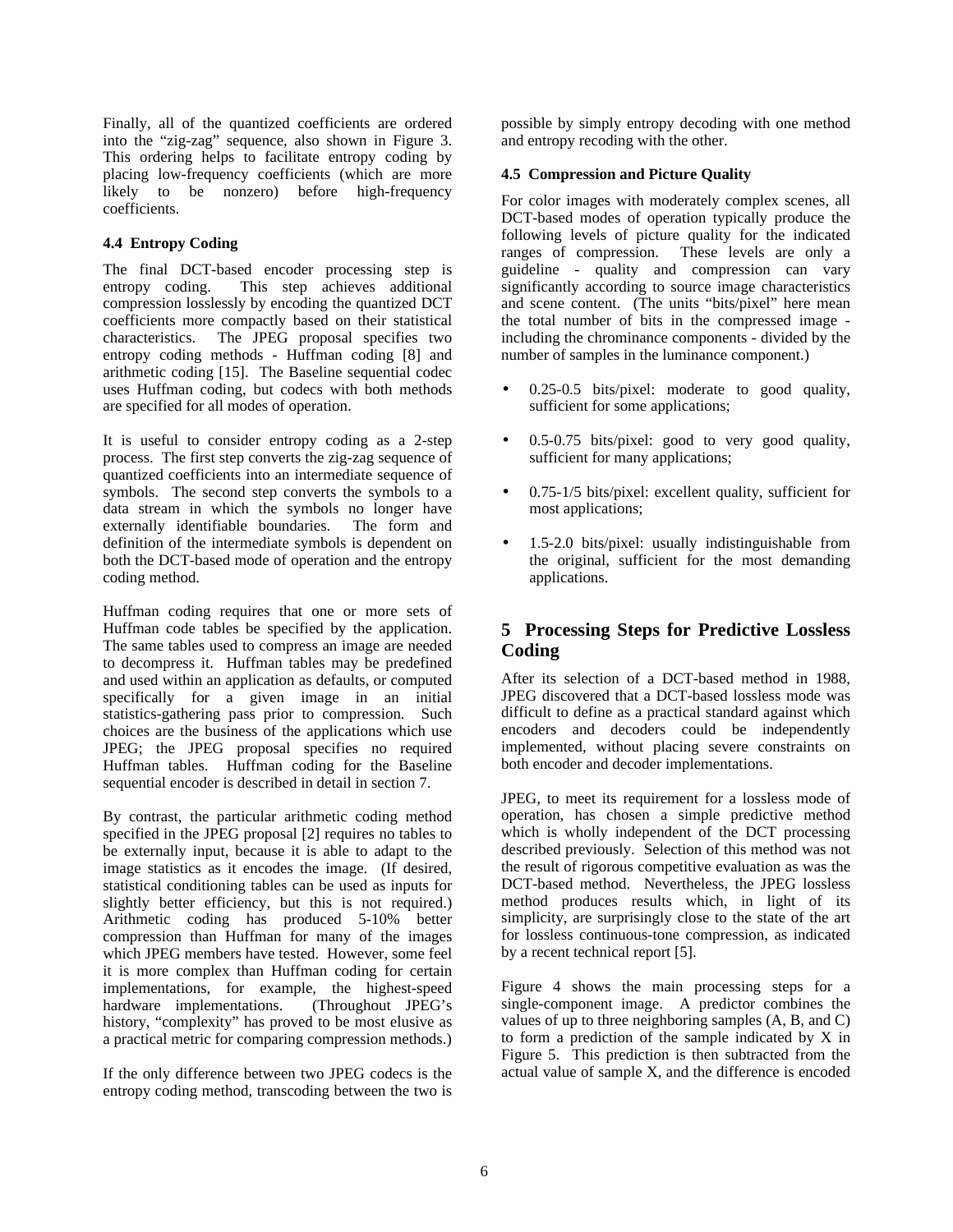

Figure 4. Lossless Mode Encoder Processing Steps

losslessly by either of the entropy coding methods - Huffman or arithmetic. Any one of the eight predictors listed in Table 1 (under "selection-value") can be used.

Selections 1, 2, and 3 are one-dimensional predictors and selections 4, 5, 6 and 7 are two-dimensional predictors. Selection-value 0 can only be used for differential coding in the hierarchical mode of operation. The entropy coding is nearly identical to that used for the DC coefficient as described in section 7.1 (for Huffman coding).

| $\mathbf C$ | $\, {\bf B}$ |  |
|-------------|--------------|--|
| A           | X            |  |
|             |              |  |

Figure 5. 3-Sample Prediction Neighborhood

For the lossless mode of operation, two different codecs are specified - one for each entropy coding method. The encoders can use any source image precision from 2 to 16 bits/sample, and can use any of the predictors except selection-value 0. The decoders must handle any of the sample precisions and any of the predictors. Lossless codecs typically produce around 2:1 compression for color images with moderately complex scenes.

| selection-<br>value | prediction     |
|---------------------|----------------|
| 0                   | no prediction  |
|                     | A              |
| 2                   | B              |
| 3                   | C              |
| 4                   | $A + B - C$    |
| 5                   | $A+(B-C)/2)$   |
| 6                   | $B+( (A-C)/2)$ |
|                     | $(A+B)/2$      |

Table 1. Predictors for Lossless Coding

### **6 Multiple-Component Images**

The previous sections discussed the key processing steps of the DCT-based and predictive lossless codecs for the case of single-component source images. These steps accomplish the image data compression. But a good deal of the JPEG proposal is also concerned with the handling and control of color (or other) images with multiple components. JPEG's aim for a generic compression standard requires its proposal to accommodate a variety of source image formats.

#### **6.1 Source Image Formats**

The source image model used in the JPEG proposal is an abstraction from a variety of image types and applications and consists of only what is necessary to compress and reconstruct digital image data. The reader should recognize that the JPEG compressed data format does not encode enough information to serve as a complete image representation. For example, JPEG does not specify or encode any information on pixel aspect ratio, color space, or image acquisition characteristics.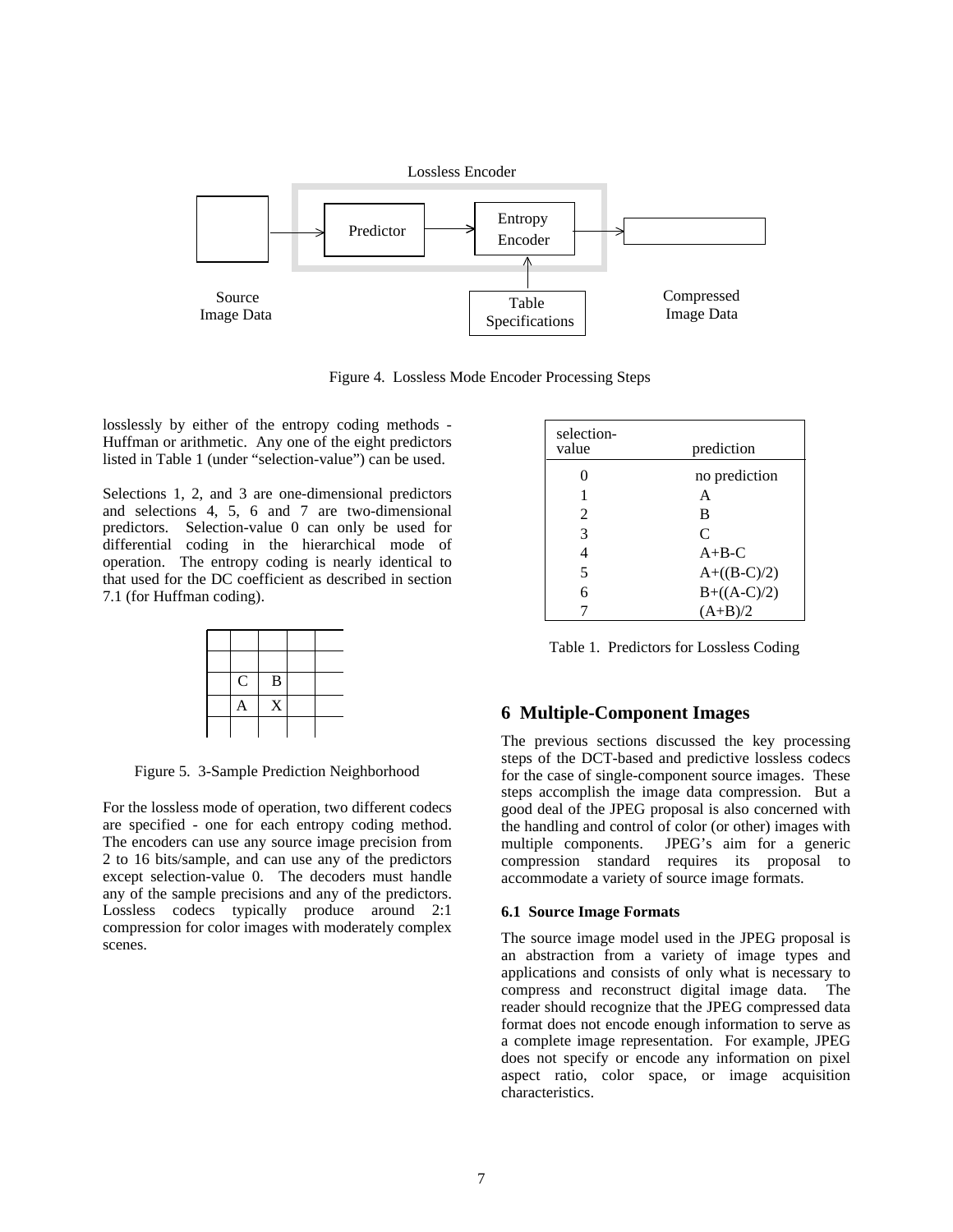

(a) Source image with multiple components (b) Characteristics of an image component

Figure 6. JPEG Source Image Model

Figure 6 illustrates the JPEG source image model. A source image contains from 1 to 255 image components, sometimes called color or spectral bands or channels. Each component consists of a rectangular array of samples. A sample is defined to be an unsigned integer with precision P bits, with any value in the range  $[0, 2^P-1]$ . All samples of all components within the same source image must have the same precision P. P can be 8 or 12 for DCT-based codecs, and 2 to 16 for predictive codecs.

The ith component has sample dimensions  $x_i$  by  $y_i$ . To accommodate formats in which some image components are sampled at different rates than others, components can have different dimensions. The dimensions must have a mutual integral relationship defined by  $H_i$  and  $V_i$ , the relative horizontal and vertical sampling factors, which must be specified for each component. Overall image dimensions X and Y are defined as the maximum  $x_i$  and  $y_i$  for all components in the image, and can be any number up to  $2^{16}$ . H and V are allowed only the integer values 1 through 4. The encoded parameters are  $X$ ,  $Y$ , and  $H_i$ s and V<sub>i</sub>s for each components. The decoder reconstructs the dimensions  $x_i$  and  $y_i$  for each component, according to the following relationship shown in Equation 5:

$$
x_{i} = \left[ X \times \frac{H_{i}}{H_{max}} \right] \text{ and}
$$
  

$$
y_{i} = \left[ Y \times \frac{V_{i}}{V_{max}} \right]
$$
 (5)

where  $\lceil \ \rceil$  is the ceiling function.

#### **6.2 Encoding Order and Interleaving**

A practical image compression standard must address how systems will need to handle the data during the process of decompression. Many applications need to pipeline the process of displaying or printing multiple-component images in parallel with the process of decompression. For many systems, this is only feasible if the components are interleaved together within the compressed data stream.

To make the same interleaving machinery applicable to both DCT-based and predictive codecs, the JPEG proposal has defined the concept of "data unit." A data unit is a sample in predictive codecs and an 8x8 block of samples in DCT-based codecs.

The order in which compressed data units are placed in the compressed data stream is a generalization of raster-scan order. Generally, data units are ordered from left-to-right and top-to-bottom according to the orientation shown in Figure 6. (It is the responsibility of applications to define which edges of a source image are top, bottom, left and right.) If an image component is noninterleaved (i.e., compressed without being interleaved with other components), compressed data units are ordered in a pure raster scan as shown in Figure 7.



Figure 7. Noninterleaved Data Ordering

When two or more components are interleaved, each component  $C_i$  is partitioned into rectangular regions of  $H_i$  by  $V_i$  data units, as shown in the generalized example of Figure 8. Regions are ordered within a component from left-to-right and top-to-bottom, and within a region, data units are ordered from left-to-right and top-to-bottom. The JPEG proposal defines the term Minimum Coded Unit (MCU) to be the smallest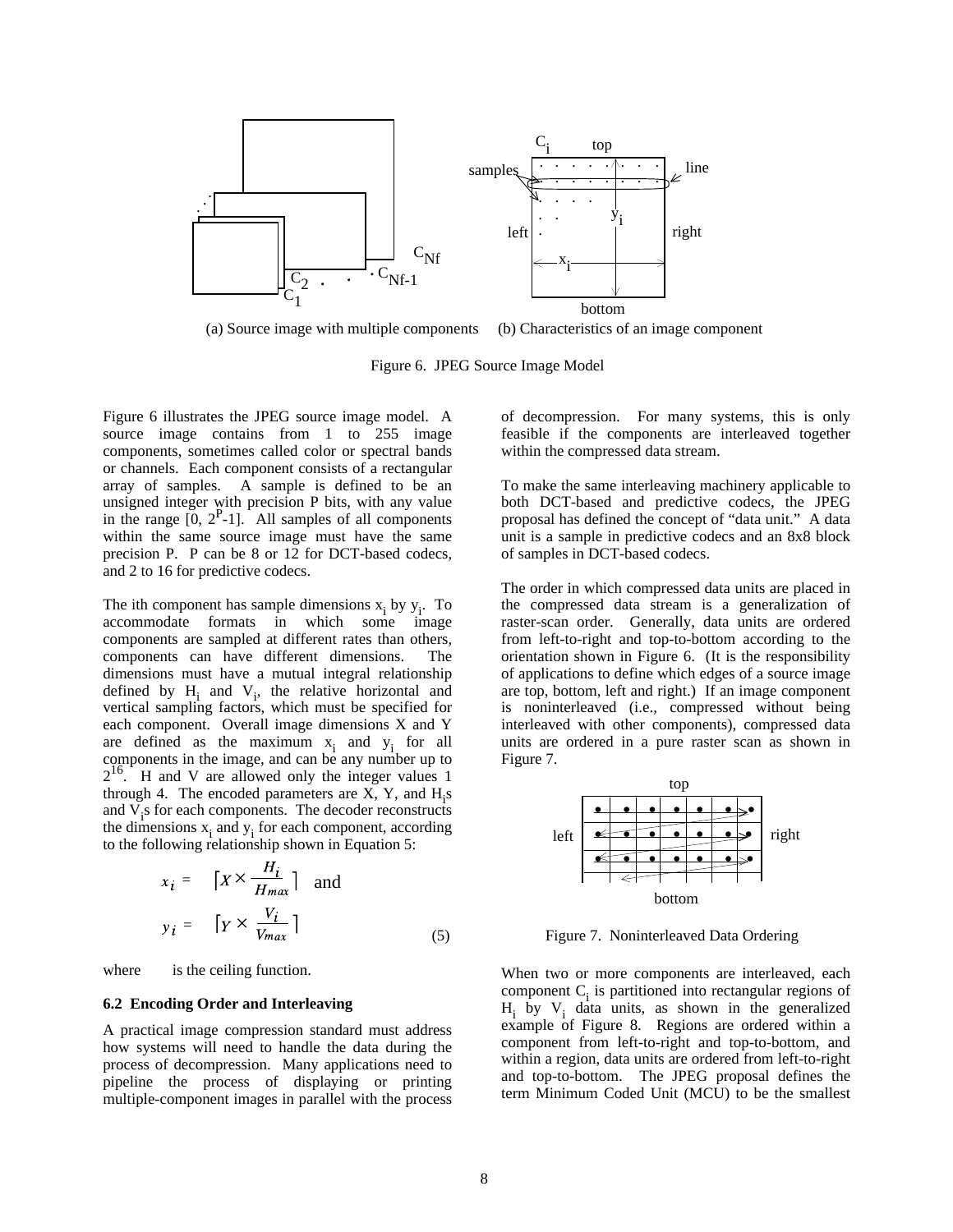

Figure 8. Generalized Interleaved Data Ordering Example

group of interleaved data units. For the example shown,  $MCU_1$  consists of data units taken first from the top-left-most region of  $C_1$ , followed by data units from the same region of  $C_2$ , and likewise for  $C_3$  and  $C_4$ .  $MCU<sub>2</sub>$  continues the pattern as shown.

Thus, interleaved data is an ordered sequence of MCUs, and the number of data units contained in an MCU is determined by the number of components interleaved and their relative sampling factors. The maximum number of components which can be interleaved is 4 and the maximum number of data units in an MCU is 10. The latter restriction is expressed as shown in Equation 6, where the summation is over the interleaved components:

$$
\sum_{\substack{all \ i \text{ in} \\ \text{interleave}}} H_i \times V_i \le 10
$$
\n<sup>(6)</sup>

Because of this restriction, not every combination of 4 components which can be represented in noninterleaved order within a JPEG-compressed image is allowed to be interleaved. Also, note that the JPEG proposal allows some components to be interleaved and some to be noninterleaved within the same compressed image.

#### **6.3 Multiple Tables**

In addition to the interleaving control discussed previously, JPEG codecs must control application of the proper table data to the proper components. The same quantization table and the same entropy coding table (or set of tables) must be used to encode all samples within a component.

JPEG decoders can store up to 4 different quantization tables and up to 4 different (sets of) entropy coding tables simultaneously. (The Baseline sequential decoder is the exception; it can only store up to 2 sets of entropy coding tables.) This is necessary for switching between different tables during decompression of a scan containing multiple (interleaved) components, in order to apply the proper table to the proper component. (Tables cannot be loaded during decompression of a scan.) Figure 9 illustrates the table-switching control that must be managed in conjunction with multiple-component interleaving for the encoder side. (This simplified view does not distinguish between quantization and entropy coding tables.)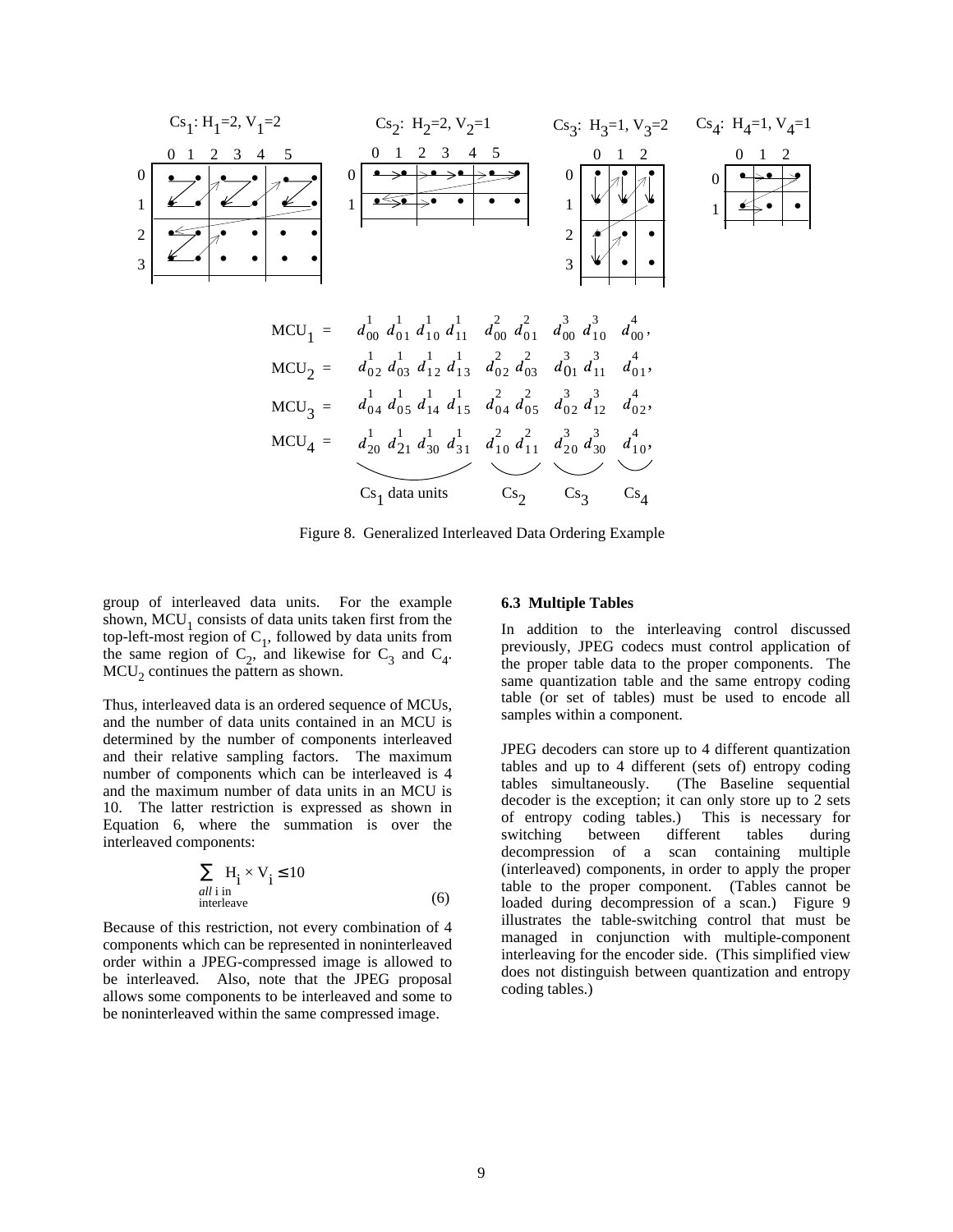

Figure 9. Component-Interleave and Table-Switching Control

### **7 Baseline and Other DCT Sequential Codecs**

The DCT sequential mode of operation consists of the FDCT and Quantization steps from section 4, and the multiple-component control from section 6.3. In addition to the Baseline sequential codec, other DCT sequential codecs are defined to accommodate the two different sample precisions (8 and 12 bits) and the two different types of entropy coding methods (Huffman and arithmetic).

Baseline sequential coding is for images with 8-bit samples and uses Huffman coding only. It also differs from the other sequential DCT codecs in that its decoder can store only two sets of Huffman tables (one AC table and DC table per set). This restriction means that, for images with three or four interleaved components, at least one set of Huffman tables must be shared by two components. This restriction poses no limitation at all for noninterleaved components; a new set of tables can be loaded into the decoder before decompression of a noninterleaved component begins.

For many applications which do need to interleave three color components, this restriction is hardly a limitation at all. Color spaces (YUV, CIELUV, Color spaces (YUV, CIELUV, CIELAB, and others) which represent the chromatic (''color'') information in two components and the achromatic (''grayscale'') information in a third are more efficient for compression than spaces like RGB. One Huffman table set can be used for the achromatic component and one for the chrominance components. DCT coefficient statistics are similar for the chrominance components of most images, and one set of Huffman tables can encode both almost as optimally as two.

The committee also felt that early availability of single-chip implementations at commodity prices would encourage early acceptance of the JPEG proposal in a variety of applications. In 1988 when

Baseline sequential was defined, the committee's VLSI experts felt that current technology made the feasibility of crowding four sets of loadable Huffman tables - in addition to four sets of Quantization tables - onto a single commodity-priced codec chip a risky proposition.

The FDCT, Quantization, DC differencing, and zig-zag ordering processing steps for the Baseline sequential codec proceed just as described in section 4. Prior to entropy coding, there usually are few nonzero and many zero-valued coefficients. The task of entropy coding is to encode these few coefficients efficiently. The description of Baseline sequential entropy coding is given in two steps: conversion of the quantized DCT coefficients into an intermediate sequence of symbols and assignment of variable-length codes to the symbols.

#### **7.1 Intermediate Entropy Coding Representations**

In the intermediate symbol sequence, each nonzero AC coefficient is represented in combination with the ''runlength'' (consecutive number) of zero-valued AC coefficients which precede it in the zig-zag sequence. Each such runlength/nonzero-coefficient combination is (usually) represented by a pair of symbols:

| symbol-1          | symbol-2    |
|-------------------|-------------|
| (RUNLENGTH, SIZE) | (AMPLITUDE) |

Symbol-1 represents two pieces of information, RUNLENGTH and SIZE. Symbol-2 represents the single piece of information designated AMPLITUDE, which is simply the amplitude of the nonzero AC coefficient. RUNLENGTH is the number of consecutive zero-valued AC coefficients in the zig-zag sequence preceding the nonzero AC coefficient being represented. SIZE is the number of bits used to encode AMPLITUDE - that is, to encoded symbol-2, by the signed-integer encoding used with JPEG's particular method of Huffman coding.

RUNLENGTH represents zero-runs of length 0 to 15. Actual zero-runs in the zig-zag sequence can be greater than 15, so the symbol-1 value (15, 0) is interpreted as the extension symbol with runlength=16. There can be up to three consecutive (15, 0) extensions before the terminating symbol-1 whose RUNLENGTH value completes the actual runlength. The terminating symbol-1 is always followed by a single symbol-2, except for the case in which the last run of zeros includes the last (63d) AC coefficient. In this frequent case, the special symbol-1 value (0,0) means EOB (end of block), and can be viewed as an ''escape'' symbol which terminates the 8x8 sample block.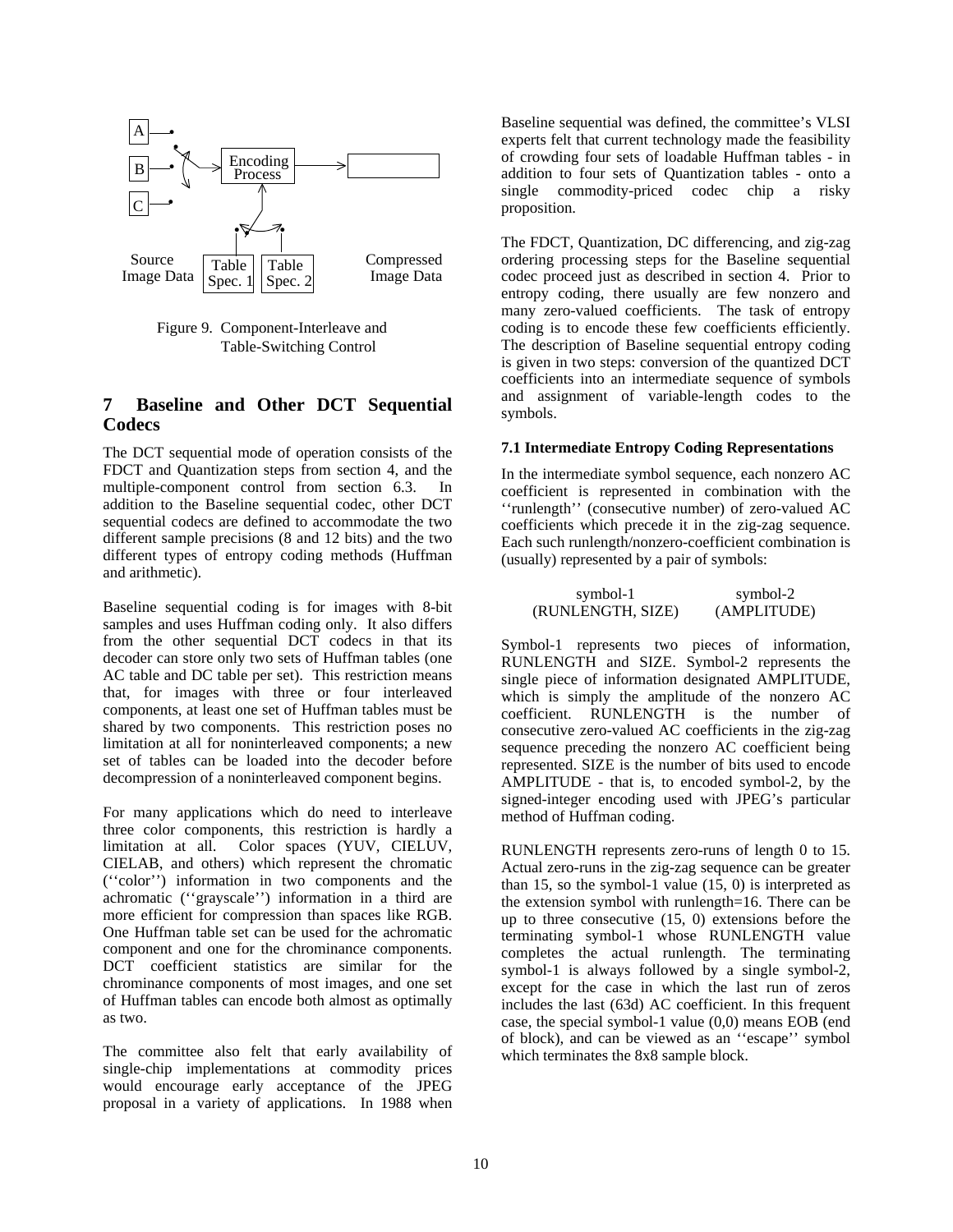Thus, for each 8x8 block of samples, the zig-zag sequence of 63 quantized AC coefficients is represented as a sequence of symbol-1, symbol-2 symbol pairs, though each ''pair'' can have repetitions of symbol-1 in the case of a long run-length or only one symbol-1 in the case of an EOB.

The possible range of quantized AC coefficients determines the range of values which both the AMPLITUDE and the SIZE information must represent. A numerical analysis of the 8x8 FDCT equation shows that, if the 64-point (8x8 block) input signal contains N-bit integers, then the nonfractional part of the output numbers (DCT coefficients) can grow by at most 3 bits. This is also the largest possible size of a quantized DCT coefficient when its quantizer step size has integer value 1.

Baseline sequential has 8-bit integer source samples in the range  $[-2^7, 2^7-1]$ , so quantized AC coefficient amplitudes are covered by integers in the range  $[-2^{10},]$  $2^{10}$ -1]. The signed-integer encoding uses symbol-2 AMPLITUDE codes of 1 to 10 bits in length (so SIZE also represents values from 1 to 10), and RUNLENGTH represents values from 0 to 15 as discussed previously. For AC coefficients, the structure of the symbol-1 and symbol-2 intermediate representations is illustrated in Tables 2 and 3, respectively.

The intermediate representation for an 8x8 sample block's differential DC coefficient is structured similarly. Symbol-1, however, represents only SIZE information; symbol-2 represents AMPLITUDE information as before:

| symbol-1 | symbol-2    |
|----------|-------------|
| (SIZE)   | (AMPLITUDE) |

Because the DC coefficient is differentially encoded, it is covered by twice as many integer values,  $[-2]$  $2^{11}$ -1] as the AC coefficients, so one additional level must be added to the bottom of Table 3 for DC coefficients. Symbol-1 for DC coefficients thus represents a value from 1 to 11.

|                             |                                     |  | <b>SIZE</b>               |  |
|-----------------------------|-------------------------------------|--|---------------------------|--|
| <b>RUN</b><br><b>LENGTH</b> | <b>EOB</b><br>X<br>X<br>X<br>15 ZRL |  | <b>RUN-SIZE</b><br>values |  |

Table 2. Baseline Huffman Coding Symbol-1 Structure

### **7.2 Variable-Length Entropy Coding**

Once the quantized coefficient data for an 8x8 block is represented in the intermediate symbol sequence described above, variable-length codes are assigned. For each 8x8 block, the DC coefficient's symbol-1 and symbol-2 representation is coded and output first.

For both DC and AC coefficients, each symbol-1 is encoded with a variable-length code (VLC) from the Huffman table set assigned to the 8x8 block's image component. Each symbol-2 is encoded with a "variable-length integer" (VLI) code whose length in bits is given in Table 3. VLCs and VLIs both are codes with variable lengths, but VLIs are not Huffman codes. An important distinction is that the length of a VLC (Huffman code) is not known until it is decoded, but the length of a VLI is stored in its preceding VLC.

Huffman codes (VLCs) must be specified externally as an input to JPEG encoders. (Note that the form in which Huffman tables are represented in the data stream is an indirect specification with which the decoder must construct the tables themselves prior to decompression.) The JPEG proposal includes an example set of Huffman tables in its information annex, but because they are application-specific, it specifies none for required use. The VLI codes in contrast, are "hardwired" into the proposal. This is appropriate, because the VLI codes are far more numerous, can be computed rather than stored, and have not been shown to be appreciably more efficient when implemented as Huffman codes.

### **7.3 Baseline Encoding Example**

This section gives an example of Baseline compression and encoding of a single 8x8 sample block. Note that a good deal of the operation of a complete JPEG Baseline encoder is omitted here, including creation of Interchange Format information (parameters, headers, quantization and Huffman tables), byte-stuffing, padding to byte-boundaries prior to a marker code, and other key operations. Nonetheless, this example should help to make concrete much of the foregoing explanation.

Figure 10(a) is an 8x8 block of 8-bit samples, aribtrarily extracted from a real image. The small variations from sample to sample indicate the predominance of low spatial frequencies. After subtracting 128 from each sample for the required level-shift, the 8x8 block is input to the FDCT, equation (1). Figure 10(b) shows (to one decimal place) the resulting DCT coefficients. Except for a few of the lowest frequency coefficients, the amplitudes are quite small.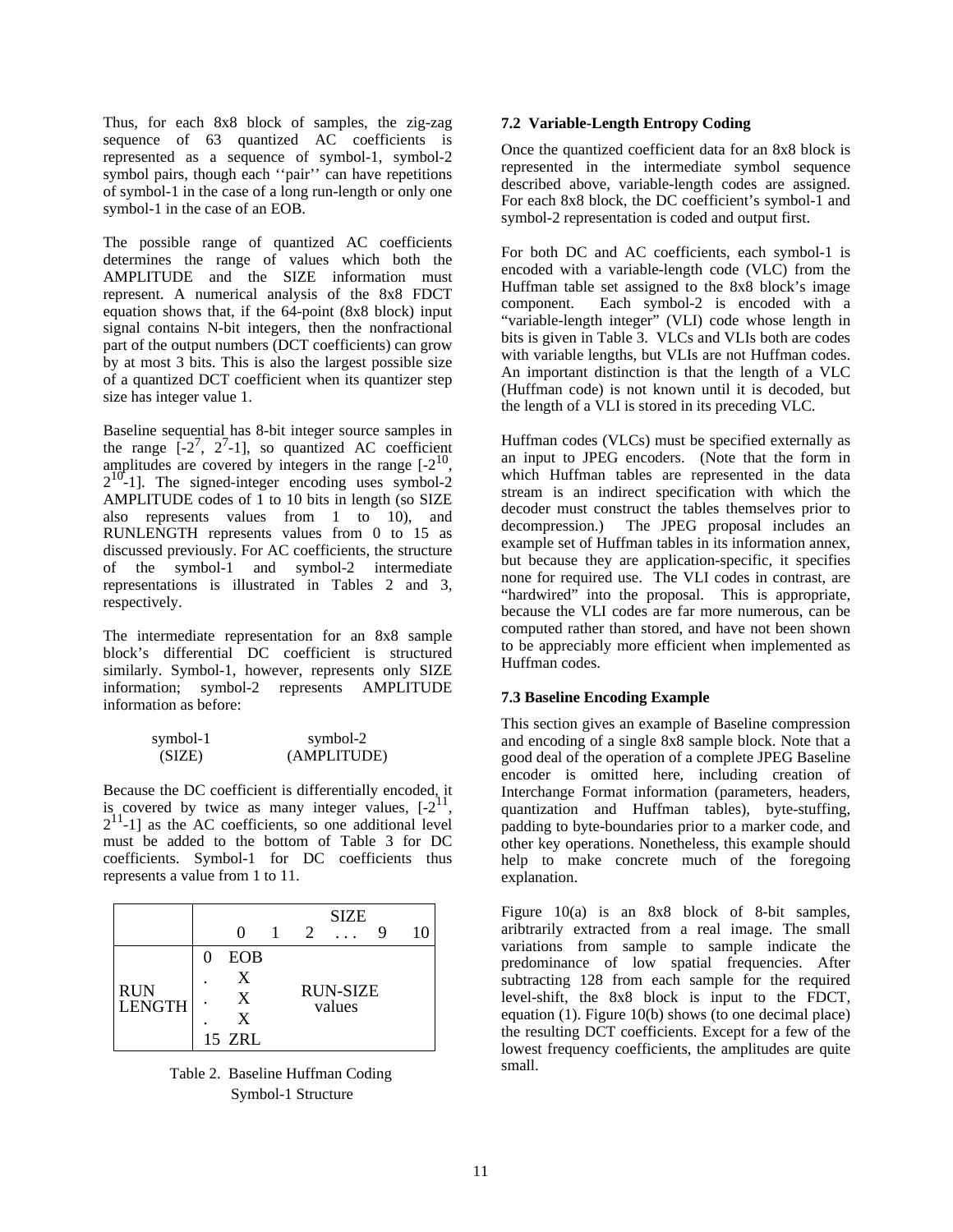| 139              | 144                                                                                                                             | 149                  | 153             | 155 155        |             | 155          | 155          |                  |                                 |                  |     |                  | 235.6 -1.0 -12.1 -5.2 2.1 -1.7 -2.7 1.3               |                    |                        |                  | 16  | 11  | 10  | 16  | 24          | 40  | 51  | 61   |
|------------------|---------------------------------------------------------------------------------------------------------------------------------|----------------------|-----------------|----------------|-------------|--------------|--------------|------------------|---------------------------------|------------------|-----|------------------|-------------------------------------------------------|--------------------|------------------------|------------------|-----|-----|-----|-----|-------------|-----|-----|------|
| 144              | 151                                                                                                                             | 153                  | 156             | 159 156        |             | 156          | 156          |                  |                                 |                  |     |                  | $-22.6 - 17.5$ $-6.2$ $-3.2$ $-2.9$ $-0.1$ 0.4 $-1.2$ |                    |                        |                  | 12  | 12  | 14  | 19  | 26          | 58  | 60  | 55   |
| 150              | 155                                                                                                                             | 160                  | 163             | 158 156        |             | 156          | - 156        | $-10.9$          |                                 |                  |     |                  | $-9.3$ $-1.6$ $1.5$ $0.2$ $-0.9$ $-0.6$ $-0.1$        |                    |                        |                  | 14  | 13  | 16  | 24  | 40          | 57  | 69  | 56   |
| 159              | 161                                                                                                                             | 162                  | 160             | 160            | 159         | 159          | 159          |                  | $-7.1 - 1.9$                    |                  | 0.2 | 1.5              |                                                       | $0.9 - 0.1$        | 0.0                    | 0.3              | 14  | 17  | 22  | 29  | 51          | 87  | 80  | 62   |
| 159              | 160                                                                                                                             | 161 162              |                 |                | 162 155 155 |              | 155          |                  |                                 |                  |     |                  | $-0.6$ $-0.8$ $1.5$ $1.6$ $-0.1$ $-0.7$ $0.6$ $1.3$   |                    |                        |                  | 18  | 22  | 37  | 56  | 68          | 109 | 103 | 77   |
| 161              | 161                                                                                                                             | 161                  | 161             |                | 160 157     | 157          | 157          | 1.8              | $-0.2$                          |                  |     |                  | $1.6 -0.3 -0.8$ $1.5$ $1.0 -1.0$                      |                    |                        |                  | 24  | 35  | 55  | 64  | 81          | 104 | 113 | 92   |
| 162              | 162                                                                                                                             | 161                  | 163             | 162 157        |             | 157          | 157          | $-1.3$           |                                 |                  |     |                  | $-0.4$ $-0.3$ $-1.5$ $-0.5$                           | $1.7$ $1.1$ $-0.8$ |                        |                  | 49  | 64  | 78  | 87  | 103         | 121 | 120 | -101 |
| 162              | 162                                                                                                                             |                      | 161 161 163 158 |                |             | 158          | 158          | $-2.6$           |                                 |                  |     |                  | $1.6 - 3.8 - 1.8$ $1.9$ $1.2 - 0.6$ $-0.4$            |                    |                        |                  | 72  | 92  | 95  | 98  | 112         | 100 | 103 | 99   |
|                  | (a)                                                                                                                             | source image samples |                 |                |             |              |              |                  | forward DCT coefficients<br>(b) |                  |     |                  |                                                       |                    | (c) quantization table |                  |     |     |     |     |             |     |     |      |
| 15               | $\Omega$                                                                                                                        | $-1$                 | $\Omega$        | $\Omega$       | $\Omega$    | $\Omega$     | $\Omega$     | 240              | $\Omega$                        | $-10$            |     | $\theta$         | $\theta$                                              | $\overline{0}$     | $\mathbf{0}$           | $\boldsymbol{0}$ | 144 | 146 | 149 | 152 | 154 156 156 |     |     | 156  |
| $-2$             | $-1$                                                                                                                            | $\Omega$             | $\mathbf{0}$    | $\Omega$       | $\Omega$    | $\mathbf{0}$ | $\Omega$     | $-24$            | $-12$                           | $\Omega$         |     | $\theta$         | $\mathbf{0}$                                          | $\mathbf{0}$       | $\mathbf{0}$           | $\theta$         | 148 | 150 | 152 | 154 | 156 156     |     | 156 | 156  |
| $-1$             | $-1$                                                                                                                            | $\mathbf{0}$         | $\mathbf{0}$    | $\overline{0}$ | $\theta$    | $\mathbf{0}$ | $\Omega$     | $-14$            | $-13$                           | $\theta$         |     | $\theta$         | $\mathbf{0}$                                          | $\mathbf{0}$       | $\mathbf{0}$           | $\theta$         | 155 | 156 | 157 | 158 | 158 157     |     | 156 | 155  |
| $\bf{0}$         | $\overline{0}$                                                                                                                  | $\mathbf{0}$         | $\mathbf{0}$    | $\overline{0}$ | $\Omega$    | $\mathbf{0}$ | $\Omega$     | $\mathbf{0}$     | $\boldsymbol{0}$                | $\theta$         |     | $\theta$         | $\mathbf{0}$                                          | $\mathbf{0}$       | $\theta$               | $\theta$         | 160 | 161 | 161 | 162 | 161 159     |     | 157 | 155  |
| $\mathbf{0}$     | $\Omega$                                                                                                                        | $\boldsymbol{0}$     | $\Omega$        | $\Omega$       | $\Omega$    | $\Omega$     | $\theta$     | $\boldsymbol{0}$ | $\boldsymbol{0}$                | $\boldsymbol{0}$ |     | $\boldsymbol{0}$ | $\boldsymbol{0}$                                      | $\theta$           | $\mathbf{0}$           | $\mathbf{0}$     | 163 | 163 | 164 | 163 | 162 160 158 |     |     | 156  |
| $\boldsymbol{0}$ | $\Omega$                                                                                                                        | $\Omega$             | $\mathbf{0}$    | $\Omega$       | $\Omega$    | $\Omega$     | $\Omega$     | 0                | $\mathbf{0}$                    | $\mathbf{0}$     |     | $\boldsymbol{0}$ | $\mathbf{0}$                                          | $\mathbf{0}$       | $\mathbf{0}$           | $\Omega$         | 163 | 164 | 164 | 164 | 162 160     |     | 158 | 157  |
| $\mathbf{0}$     | $\overline{0}$                                                                                                                  | $\mathbf{0}$         | $\Omega$        | $\Omega$       | $\Omega$    | $\Omega$     | $\Omega$     | $\Omega$         | $\Omega$                        | $\Omega$         |     | $\Omega$         | $\Omega$                                              | $\Omega$           | $\Omega$               | $\Omega$         | 160 | 161 | 162 | 162 | 162         | 161 | 159 | 158  |
| $\mathbf{0}$     | $\overline{0}$                                                                                                                  | $\boldsymbol{0}$     | $\mathbf{0}$    | $\overline{0}$ | $\theta$    | $\mathbf{0}$ | $\mathbf{0}$ | $\mathbf{0}$     | $\mathbf{0}$                    | $\mathbf{0}$     |     | $\mathbf{0}$     | $\mathbf{0}$                                          | $\mathbf{0}$       | $\theta$               | $\overline{0}$   | 158 | 159 | 161 | 161 | 162         | 161 | 159 | 158  |
|                  | (d) normalized quantized<br>denormalized quantized<br>(e)<br>reconstructed image samples<br>(f)<br>coefficients<br>coefficients |                      |                 |                |             |              |              |                  |                                 |                  |     |                  |                                                       |                    |                        |                  |     |     |     |     |             |     |     |      |

Figure 10. DCT and Quantization Examples

Figure 10(c) is the example quantization table for luminance (grayscale) components included in the informational annex of the draft JPEG standard part 1 [2]. Figure 10(d) shows the quantized DCT coefficients, normalized by their quantization table entries, as specified by equation (3). At the decoder these numbers are "denormalized" according to equation (4), and input to the IDCT, equation (2). Finally, figure 10(f) shows the reconstructed sample values, remarkably similar to the originals in 10(a).

Of course, the numbers in figure 10(d) must be Huffman-encoded before transmission to the decoder. The first number of the block to be encoded is the DC term, which must be differentially encoded. If the quantized DC term of the previous block is, for example, 12, then the difference is  $+3$ . Thus, the intermediate representation is  $(2)(3)$ , for SIZE=2 and AMPLITUDE=3.

Next, the the quantized AC coefficients are encoded. Following the zig-zag order, the first non-zero coefficient is -2, preceded by a zero-run of 1. This yields an intermediate representation of (1,2)(-2). Next encountered in the zig-zag order are three consecutive non-zeros of amplitude -1. This means each is preceded by a zero-run of length zero, for intermediate symbols  $(0,1)(-1)$ . The last non-zero coefficient is  $-1$  preceded by two zeros, for  $(2,1)(-1)$ . Because this is the last non-zero coefficient, the final symbol representing this 8x8 block is EOB, or (0,0).

Thus, the intermediate sequence of symbols for this example 8x8 block is:

```
(2)(3), (1,2)(-2), (0,1)(-1), (0,1)(-1),
(0,1)(-1), (2,1)(-1), (0,0)
```
Next the codes themselves must be assigned. For this example, the VLCs (Huffman codes) from the informational annex of [2] will be used. The differential-DC VLC for this example is:

 $(2)$  011

The AC luminance VLCs for this example are:

| (0,0) | 1010         |
|-------|--------------|
| (0,1) | $($ $)($ $)$ |
| (1,2) | 11011        |
| (2,1) | 11100        |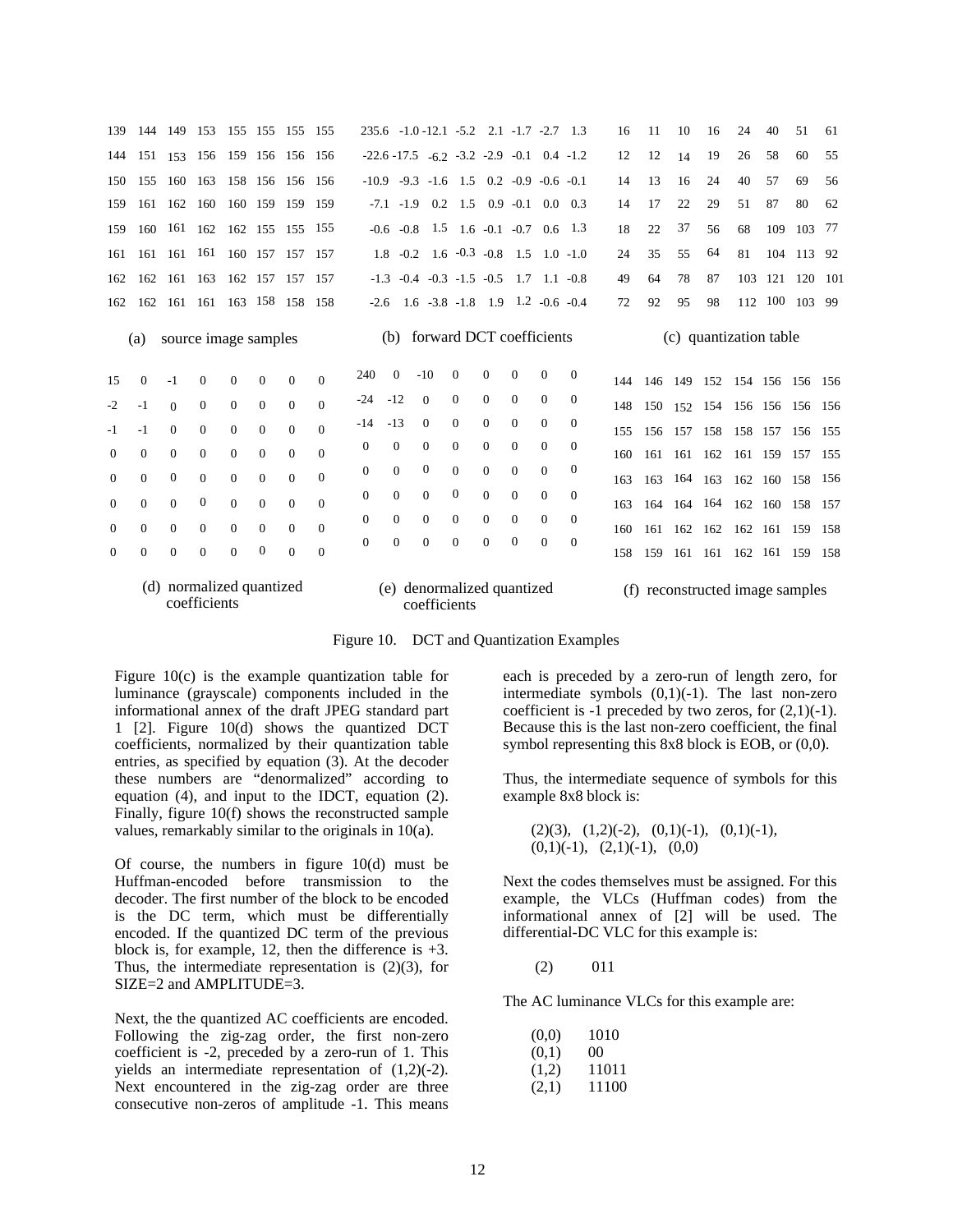The VLIs specified in [2] are related to the two's complement representation. They are:

(3) 11  $(-2)$  01  $(-1) 0$ 

Thus, the bit-stream for this 8x8 example block is as follows. Note that 31 bits are required to represent 64 coefficients, which achieves compression of just under 0.5 bits/sample:

### 0111111011010000000001110001010

#### **7.4 Other DCT Sequential Codecs**

The structure of the 12-bit DCT sequential codec with Huffman coding is a straightforward extension of the entropy coding method described previously. Quantized DCT coefficients can be 4 bits larger, so the SIZE and AMPLITUDE information extend accordingly. DCT sequential with arithmetic coding is described in detail in [2].

### **8 DCT Progressive Mode**

The DCT progressive mode of operation consists of the same FDCT and Quantization steps (from section 4) that are used by DCT sequential mode. The key difference is that each image component is encoded in multiple scans rather than in a single scan. The first scan(s) encode a rough but recognizable version of the image which can be transmitted quickly in comparison to the total transmission time, and are refined by succeeding scans until reaching a level of picture quality that was established by the quantization tables.

To achieve this requires the addition of an image-sized buffer memory at the output of the quantizer, before the input to entropy encoder. The buffer memory must be of sufficient size to store the image as quantized DCT coefficients, each of which (if stored straightforwardly) is 3 bits larger than the source image samples. After each block of DCT coefficients is quantized, it is stored in the coefficient buffer memory. The buffered coefficients are then partially encoded in each of multiple scans.

There are two complementary methods by which a block of quantized DCT coefficients may be partially encoded. First, only a specified "band" of coefficients from the zig-zag sequence need be encoded within a given scan. This procedure is called "spectral selection," because each band typically contains coefficients which occupy a lower

or higher part of the spatial-frequency spectrum for that 8x8 block. Secondly, the coefficients within the current band need not be encoded to their full (quantized) accuracy in a given scan. Upon a coefficient's first encoding, the N most significant bits can be encoded first, where N is specifiable. In subsequent scans, the less significant bits can then be encoded. This procedure is called ''successive approximation.'' Both procedures can be used separately, or mixed in flexible combinations.

| SIZE | <b>AMPLITUDE</b>       |
|------|------------------------|
|      | $-1,1$                 |
| 2    | $-3, -2, 2, 3$         |
| 3    | $-7-4,47$              |
| 4    | $-15-8,815$            |
| 5    | $-3116,1631$           |
| 6    | $-6332,3263$           |
| 7    | $-127$ $-64,64127$     |
| 8    | $-255-128,128255$      |
| 9    | $-511-256,256511$      |
| 10   | $-1023$ $-512,5121023$ |

Table 3. Baseline Entropy Coding Symbol-2 Structure

Some intuition for spectral selection and successive approximation can be obtained from Figure 11. The quantized DCT coefficient information can be viewed as a rectangle for which the axes are the DCT coefficients (in zig-zag order) and their amplitudes. Spectral selection slices the information in one dimension and successive approximation in the other.

### **9 Hierarchical Mode of Operation**

The hierarchical mode provides a "pyramidal" encoding of an image at multiple resolutions, each differing in resolution from its adjacent encoding by a factor of two in either the horizontal or vertical dimension or both. The encoding procedure can be summarized as follows:

- 1) Filter and down-sample the original image by the desired number of multiples of 2 in each dimension.
- 2) Encode this reduced-size image using one of the sequential DCT, progressive DCT, or lossless encoders described previously.
- 3) Decode this reduced-size image and then interpolate and up-sample it by 2 horizontally and/or vertically, using the identical interpolation filter which the receiver must use.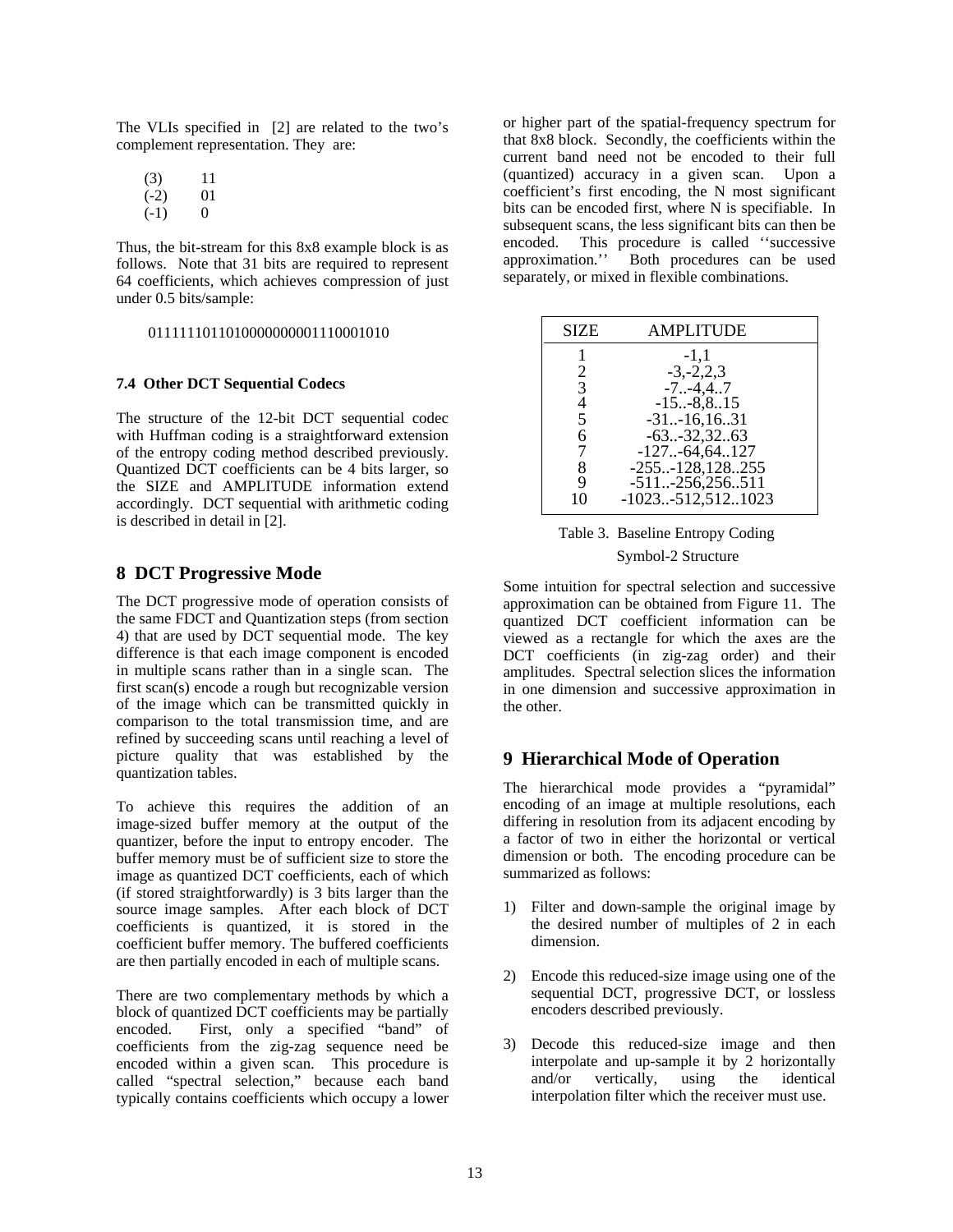



c) progressive encoding: spectral selection d) progressive encoding: successive approximation

Figure 11. Spectral Selection and Successive Approximation Methods of Progressive Encoding

- 4) Use this up-sampled image as a prediction of the original at this resolution, and encode the difference image using one of the sequential DCT, progressive DCT, or lossless encoders described previously.
- 5) Repeat steps 3) and 4) until the full resolution of the image has been encoded.

The encoding in steps 2) and 4) must be done using only DCT-based processes, only lossless processes, or DCT-based processes with a final lossless process for each component.

Hierarchical encoding is useful in applications in which a very high resolution image must be accessed by a lower-resolution display. An example is an image scanned and compressed at high resolution for a very high-quality printer, where the image must also be displayed on a low-resolution PC video screen.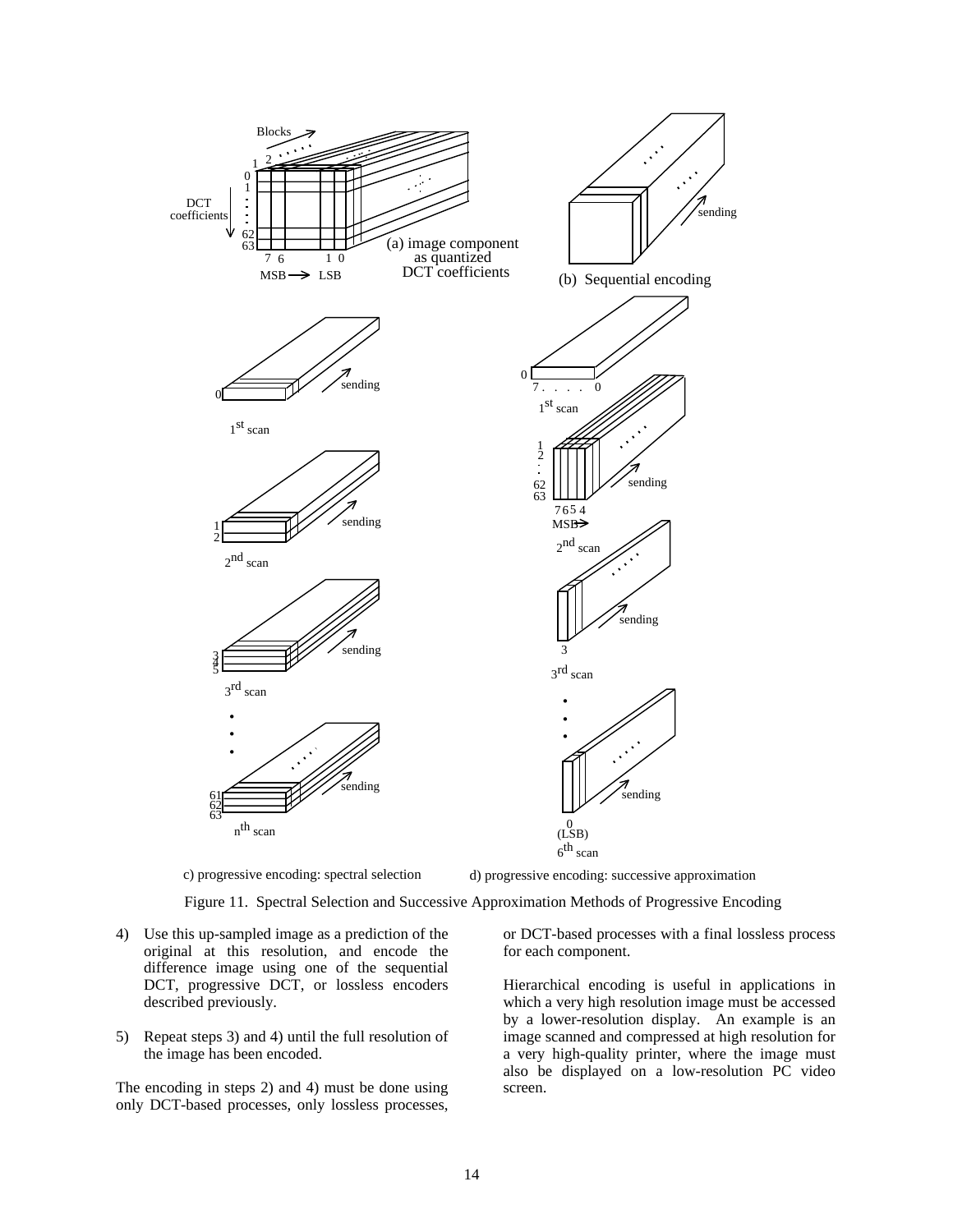## **10 Other Aspects of the JPEG Proposal**

Some key aspects of the proposed standard can only be mentioned briefly. Foremost among these are points concerning the coded representation for compressed image data specified in addition to the encoding and decoding procedures.

Most importantly, an *interchange format* syntax is specified which ensures that a JPEG-compressed image can be exchanged successfully between different application environments. The format is structured in a consistent way for all modes of operation. The interchange format always includes all quantization and entropy-coding tables which were used to compress the image.

Applications (and application-specific standards) are the "users" of the JPEG standard. The JPEG standard imposes no requirement that, within an application's environment, all or even any tables must be encoded with the compressed image data during storage or transmission. This leaves applications the freedom to specify default or referenced tables if they are considered appropriate. It also leaves them the responsibility to ensure that JPEG-compliant decoders used within their environment get loaded with the proper tables at the proper times, and that the proper tables are included in the interchange format when a compressed image is "exported" outside the application.

Some of the important applications that are already in the process of adopting JPEG compression or have stated their interest in doing so are Adobe's PostScript language for printing systems [1], the Raster Content portion of the ISO Office Document Architecture and Interchange Format [13], the future CCITT color facsimile standard, and the European ETSI videotext standard [10].

# **11 Standardization Schedule**

JPEG's ISO standard will be divided into two parts. Part 1 [2] will specify the four modes of operation, the different codecs specified for those modes, and the interchange format. It will also contain a substantial informational section on implementation guidelines. Part 2 [3] will specify the compliance tests which will determine whether an encoder implementation, a decoder implementation, or a JPEG-compressed image in interchange format comply with the Part 1 specifications. In addition to the ISO documents referenced, the JPEG standard will also be issued as CCITT Recommendation T.81.

There are two key balloting phases in the ISO standardization process: a Committee Draft (CD) is balloted to determine promotion to Draft International Standard (DIS), and a DIS is balloted to determine promotion to International Standard (IS). A CD ballot requires four to six months of processing, and a DIS ballot requires six to nine months of processing. JPEG's Part 1 began DIS ballot in November 1991, and Part 2 began CD ballot in December 1991.

Though there is no guarantee that the first ballot of each phase will result in promotion to the next, JPEG achieved promotion of CD Part 1 to DIS Part 1 in the first ballot. Moreover, JPEG's DIS Part 1 has undergone no technical changes (other than some minor corrections) since JPEG's final Working Draft (WD) [14]. Thus, Part 1 has remained unchanged from the final WD, through CD, and into DIS. If all goes well, Part 1 should receive final approval as an IS in mid-1992, with Part 2 getting final IS approval about nine months later.

# **12 Conclusions**

The emerging JPEG continuous-tone image compression standard is not a panacea that will solve the myriad issues which must be addressed before digital images will be fully integrated within all the applications that will ultimately benefit from them. For example, if two applications cannot exchange uncompressed images because they use incompatible color spaces, aspect ratios, dimensions, etc. then a common compression method will not help.

However, a great many applications are "stuck" because of storage or transmission costs, because of argument over which (nonstandard) compression method to use, or because VLSI codecs are too expensive due to low volumes. For these applications, the thorough technical evaluation, testing, selection, validation, and documentation work which JPEG committee members have performed is expected to soon yield an approved international standard that will withstand the tests of quality and time. As diverse imaging applications become increasingly implemented on open networked computing systems, the ultimate measure of the committee's success will be when JPEG-compressed digital images come to be regarded and even taken for granted as "just another data type," as text and graphics are today.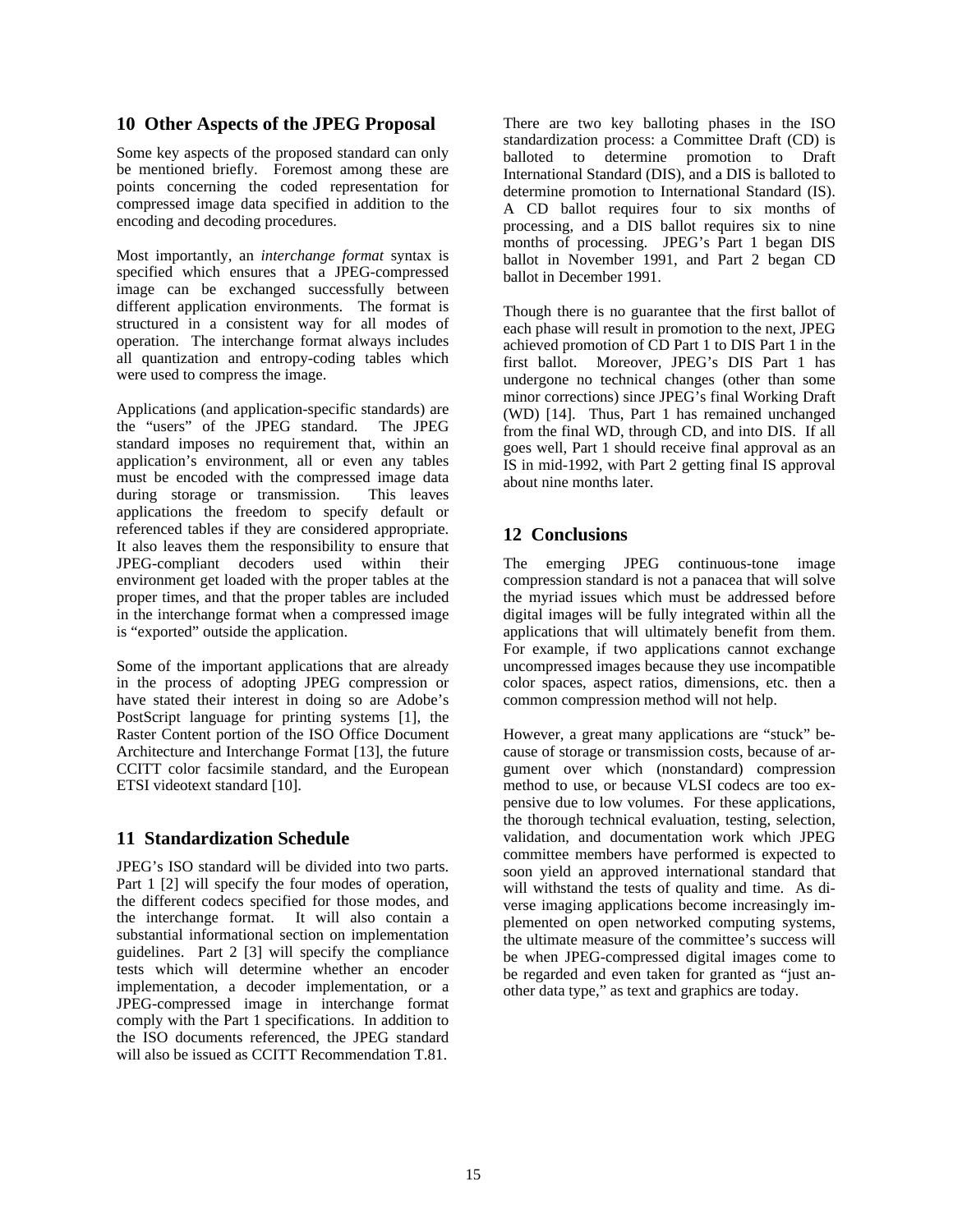### **For more information**

Information on how to obtain the ISO JPEG (draft) standards can be obtained by writing the author at the following address:

Digital Equipment Corporation 146 Main Street, ML01-2/U44 Maynard, MA 01754-2571

Internet: wallace@gauss.enet.dec.com

Floppy disks containing uncompressed, compressed, and reconstructed data for the purpose of informally validating whether an encoder or decoder implementation conforms to the proposed standard are available. Thanks to the following JPEG committee member and his company who have agreed to provide these for a nominal fee on behalf of the committee until arrangements can be made for ISO to provide them:

Eric Hamilton C-Cube Microsystems 1778 McCarthy Blvd. Milpitas, CA 95035

## **Acknowledgments**

The following longtime JPEG core members have spent untold hours (usually in addition to their ''real jobs'') to make this collaborative international effort succeed. Each has made specific substantive contributions to the JPEG proposal: Aharon Gill (Zoran, Israel), Eric Hamilton (C-Cube, USA), Alain Leger (CCETT, France), Adriaan Ligtenberg (Storm, USA), Herbert Lohscheller (ANT, Germany), Joan Mitchell (IBM, USA), Michael Nier (Kodak, USA), Takao Omachi (NEC, Japan), William Pennebaker (IBM, USA), Henning Poulsen (KTAS, Denmark), and Jorgen Vaaben (AutoGraph, Denmark). The leadership efforts of Hiroshi Yasuda (NTT, Japan), the Convenor of JTC1/SC2/WG8 from which JPEG was spawned, Istvan Sebestyen (Siemens, Germany), the Special Rapporteur from CCITT SGVIII, and Graham Hudson (British Telecom U.K.) former JPEG chair and founder of the effort which became JPEG. The author regrets that space does not permit recognition of the many other individuals who contributed to JPEG's work.

Thanks to Majid Rabbani of Eastman Kodak for providing the example in section 7.3.

The author's role within JPEG has been supported in a great number of ways by Digital Equipment Corporation

### **References**

- 1. Adobe Systems Inc. *PostScript Language Reference Manual*. Second Ed. Addison Wesley, Menlo Park, Calif. 1990
- 2. Digital Compression and Coding of Continuoustone Still Images, Part 1, Requirements and Guidelines. ISO/IEC JTC1 Draft International Standard 10918-1, Nov. 1991.
- 3. Digital Compression and Coding of Continuoustone Still Images, Part 2, Compliance Testing. ISO/IEC JTC1 Committee Draft 10918-2, Dec. 1991.
- 4. Encoding parameters of digital television for studios. CCIR Recommendations, Recommendation 601, 1982.
- 5. Howard, P.G., and Vitter, J.S. New methods for lossless image compression using arithmetic coding. Brown University Dept. of Computer Science Tech. Report No. CS-91-47, Aug. 1991.
- 6. Hudson, G.P. The development of photographic videotex in the UK. In *Proceedings of the IEEE Global Telecommunications Conference, IEEE Communication Society,* 1983, pp. 319-322.
- 7. Hudson, G.P., Yasuda, H., and Sebestyén, I. The international standardization of a still picture compression technique. In *Proceedings of the IEEE Global Telecommunications Conference, IEEE Communications Society,* Nov. 1988, pp. 1016-1021.
- 8. Huffman, D.A. A method for the construction of minimum redundancy codes. In *Proceedings IRE*, vol. 40, 1962, pp. 1098-1101.
- 9. Léger, A. Implementations of fast discrete cosine transform for full color videotex services and terminals. In *Proceedings of the IEEE Global Telecommunications Conference, IEEE Communications Society,* 1984, pp. 333-337.
- 10. Léger, A., Omachi, T., and Wallace, G. The JPEG still picture compression algorithm. In *Optical Engineering*, vol. 30, no. 7 (July 1991), pp. 947-954.
- 11. Léger, A., Mitchell, M., and Yamazaki, Y. Still picture compression algorithms evaluated for international standardization. In P*roceedings of the IEEE Global Telecommunications Conference, IEEE Communications Society,* Nov. 1988, pp. 1028-1032.
- 12. Lohscheller, H. A subjectively adapted image communication system. *IEEE Trans. Commun.* COM-32 (Dec. 1984), pp. 1316-1322.